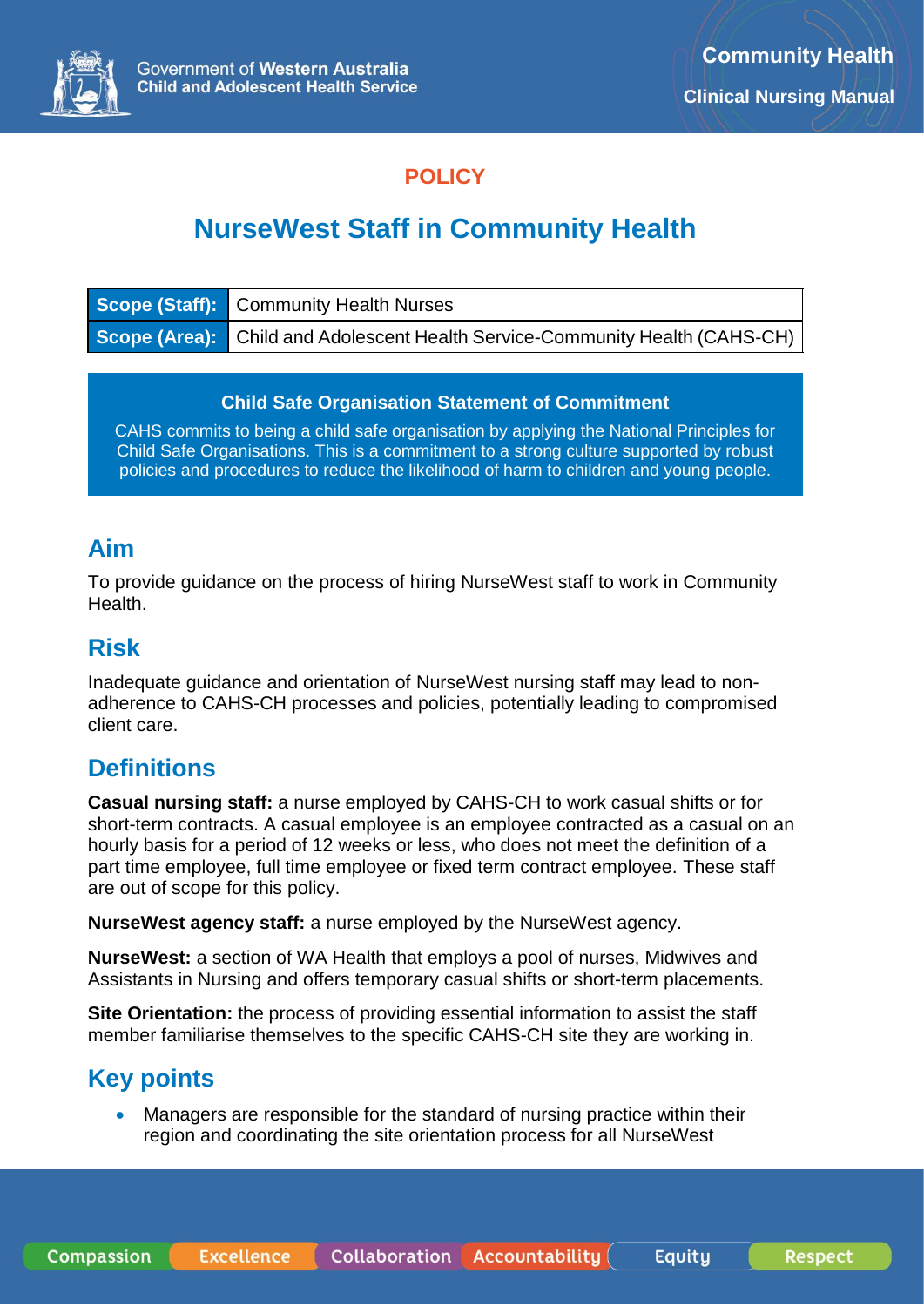employees, however, they may delegate some duties to other CAHS-CH staff as relevant e.g. assign a buddy to assist with the NurseWest staff on site.

- Allocation of NurseWest staff will be in accordance with skill mix requirements of the area and within the skill set of each individual NurseWest staff.
- To minimise financial implications and support nursing staff employment options, NurseWest staff are only to be hired if all other options have been explored.
- NurseWest staff contracted by CAHS-CH may attend the Education Support School (ESS) training in the CH Nursing and Aboriginal Health Worker orientation.
- All nurses will refer to the [Nursing and Midwifery Board AHPRA Decision](https://www.nursingmidwiferyboard.gov.au/documents/default.aspx?record=WD19%2f29157&dbid=AP&chksum=9LilUkdFvM5AJeKIaJZd1A%3d%3d)[making framework](https://www.nursingmidwiferyboard.gov.au/documents/default.aspx?record=WD19%2f29157&dbid=AP&chksum=9LilUkdFvM5AJeKIaJZd1A%3d%3d) in relation to scope of practice and delegation of care to ensure that decision-making is consistent, safe, person-centred and evidencebased.
- NurseWest staff must comply with all relevant WA Health policies and operational directives and the training associated with these.
	- The CAHS-CH Clinical Nurse Manager is responsible for checking that any NurseWest staff they employ meets training requirements.
- All staff will comply with the CAHS [Occupational Safety and Health Policy.](https://ww2.health.wa.gov.au/~/media/Files/Corporate/general%20documents/CAHS/WorkforcePolicies/OccupationalSafetyandHealth.pdf)
	- o To ensure relevant OSH information has been communicated, NurseWest staff are to complete the CAHS-CH [Site Orientation Checklist](https://cahs-healthpoint.hdwa.health.wa.gov.au/cach/LearningandDevelopment/My-Learning/Induction%20and%20Orientation/Site_orientation_checklist_for_new_employees.pdf) at or prior to commencement of their first shift.

## **Roles and Responsibilities**

#### *Clinical Nurse Managers*

- Obtain approval for engagement of NurseWest staff by relevant Coordinator of Nursing (Tier 4 as per the [CAHS Authorisations and Delegations Schedule\)](https://cahs-healthpoint.hdwa.health.wa.gov.au/directory/financebusiness/Pages/Authorisation-Schedules.aspx).
- Use ShiftMatch to book NurseWest staff.
	- o ShiftMatch ensures only those nurses with up to date mandatory competencies can be booked.
	- o Ensure that the skills needed for the CAHS-CH role align with the skillset of the NurseWest employee prior to booking them for a shift.
- Ensure that the NurseWest employee is 'buddied' with another CAHS-CH nurse for their shift/s.
- Enrol NurseWest staff in relevant orientation day/s run by CAHS-CH Learning and Development.
- Reconcile and Sign timesheets for NurseWest staff.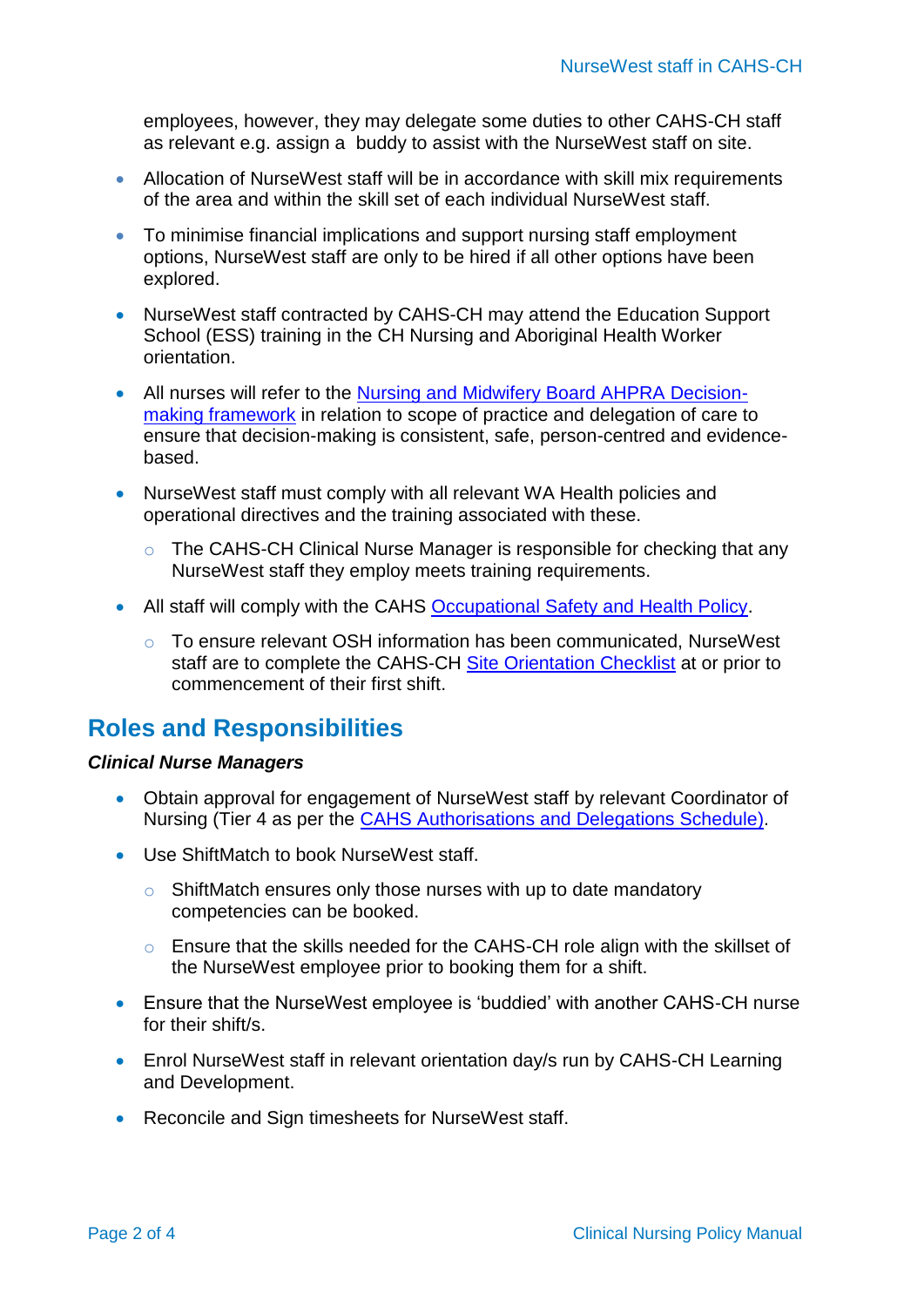#### *NurseWest staff*

- Participate in orientation programs as required. Provide record of attendance at any CAHS Orientation to NurseWest.
- Ensure timesheets are signed by a CAHS CNM to provide to NurseWest.

#### *CAHS-CH employees*

• All CAHS-CH employees are to utilise the speak up for safety communication framework when required to ensure that CAHS delivers safe and high-quality care to all clients.

### **Compliance Monitoring**

The following monitoring and compliance measures are reported six-monthly to the Community Health Governance Committee:

- o Number of NurseWest staff hired through use of ShiftMatch
- o Number of CON approvals for use of NurseWest staff.

#### **Related CAHS internal policies, procedures and guidelines**

List and hyperlink the titles of related CAHS /Community Health policy documents – use full titles in alphabetic order, one document per line

CAHS [Occupational Safety and Health](https://ww2.health.wa.gov.au/~/media/Files/Corporate/general%20documents/CAHS/WorkforcePolicies/OccupationalSafetyandHealth.pdf) Policy

#### **Useful resources**

[CAHS Authorisations and Delegation Schedules](https://cahs-healthpoint.hdwa.health.wa.gov.au/directory/financebusiness/Pages/Authorisation-Schedules.aspx)

CAHS-CH [Site Orientation checklist for new employees](https://cahs-healthpoint.hdwa.health.wa.gov.au/cach/LearningandDevelopment/My-Learning/Induction%20and%20Orientation/Site_orientation_checklist_for_new_employees.pdf)

[ShiftMatch](https://nw.shiftmatch.com.au/cascom/login.new.do) WA Health

CAHS [Speaking up for Safety](https://cahs-healthpoint.hdwa.health.wa.gov.au/workingatcahs/training/sufs/Pages/default.aspx) HealthPoint page